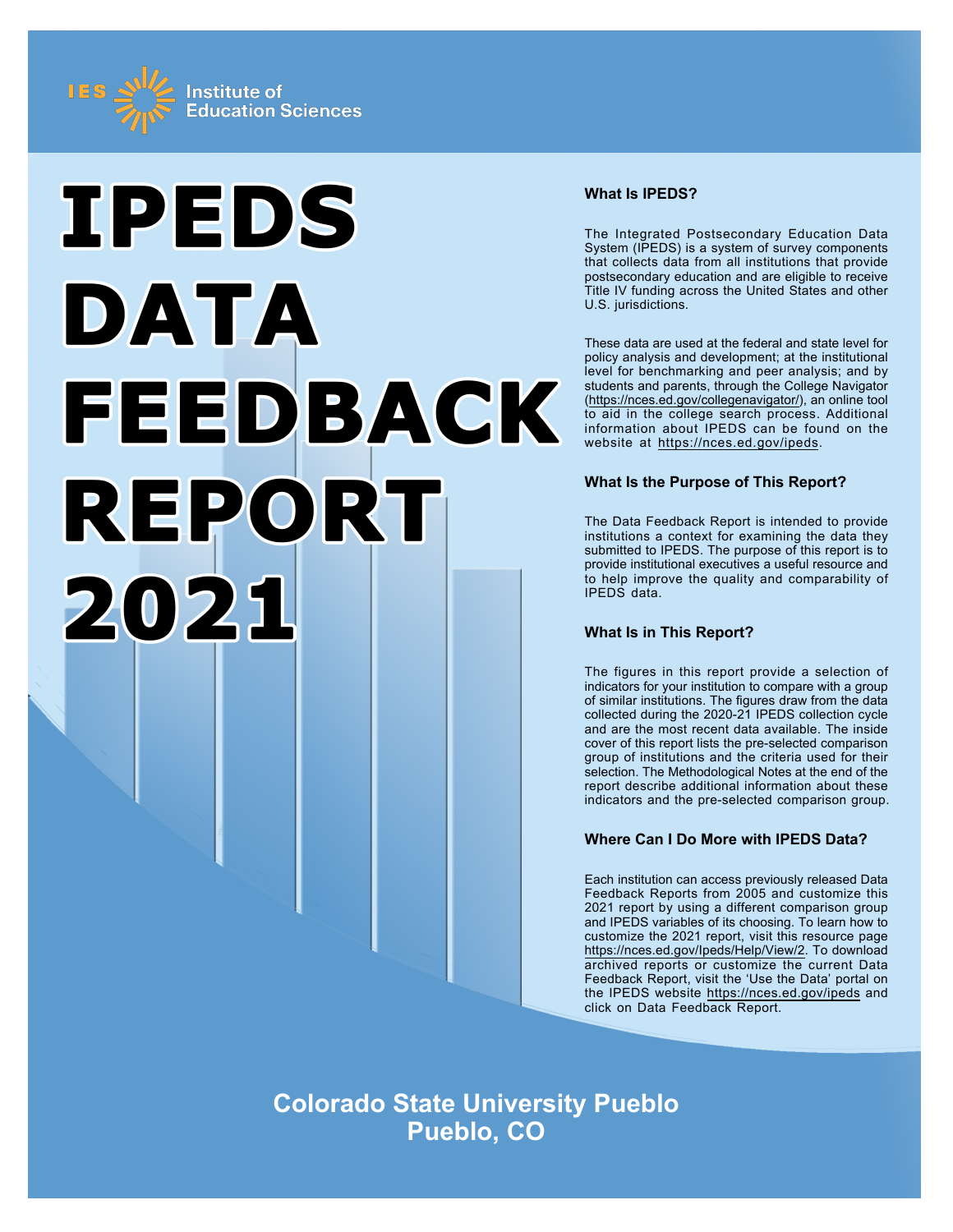# **COMPARISON GROUP**

Comparison group data are included to provide a context for interpreting your institution's indicators. If your institution did not define a custom comparison group for this report by July 15, 2021 NCES selected a comparison group for you. (In this case, the characteristics used to define the comparison group appears below.) The customized Data Feedback Report function available at<https://nces.ed.gov/ipeds/use-the-data/> can be used to reproduce the figures in this report using different peer groups.

The custom comparison group chosen by Colorado State University Pueblo includes the following 10 institutions:

California State University-Stanislaus (Turlock, CA)

- Emporia State University (Emporia, KS)
- Midwestern State University (Wichita Falls, TX)
- Missouri Western State University (Saint Joseph, MO)
- The University of Tennessee-Martin (Martin, TN)
- The University of Texas at Tyler (Tyler, TX)
- University of Colorado Colorado Springs (Colorado Springs, CO)
- University of Michigan-Flint (Flint, MI)
- University of South Carolina-Upstate (Spartanburg, SC) Washburn University (Topeka, KS)

# **The figures in this report have been organized and ordered into the following topic areas:**

| <b>Topic Area</b>                                    | <b>Figures</b>                        | Pages         |
|------------------------------------------------------|---------------------------------------|---------------|
| 1) Admissions (only for non-open-admissions schools) | 1 and 2                               | 3             |
| 2) Student Enrollment                                | $3, 4, 5$ and $6$                     | 3 and 4       |
| 3) Awards                                            |                                       | 4             |
| 4) Charges and Net Price                             | 8 and 9                               | 5             |
| 5) Student Financial Aid                             | 10 and 11                             | 5             |
| 6) Military Benefits*                                | [No charts applicable]                |               |
| 7) Retention and Graduation Rates                    | 12, 13, 14, 15, 16, 17, 18, 19 and 20 | 6, 7, 8 and 9 |
| 8) Finance                                           | 21 and 22                             | 10            |
| 9) Staff                                             | 23 and 24                             | 10 and 11     |
| 10) Libraries*                                       | 25 and 26                             | 11            |

\*These figures only appear in customized Data Feedback Reports (DFRs), which are available through Use the Data portal on the IPEDS website.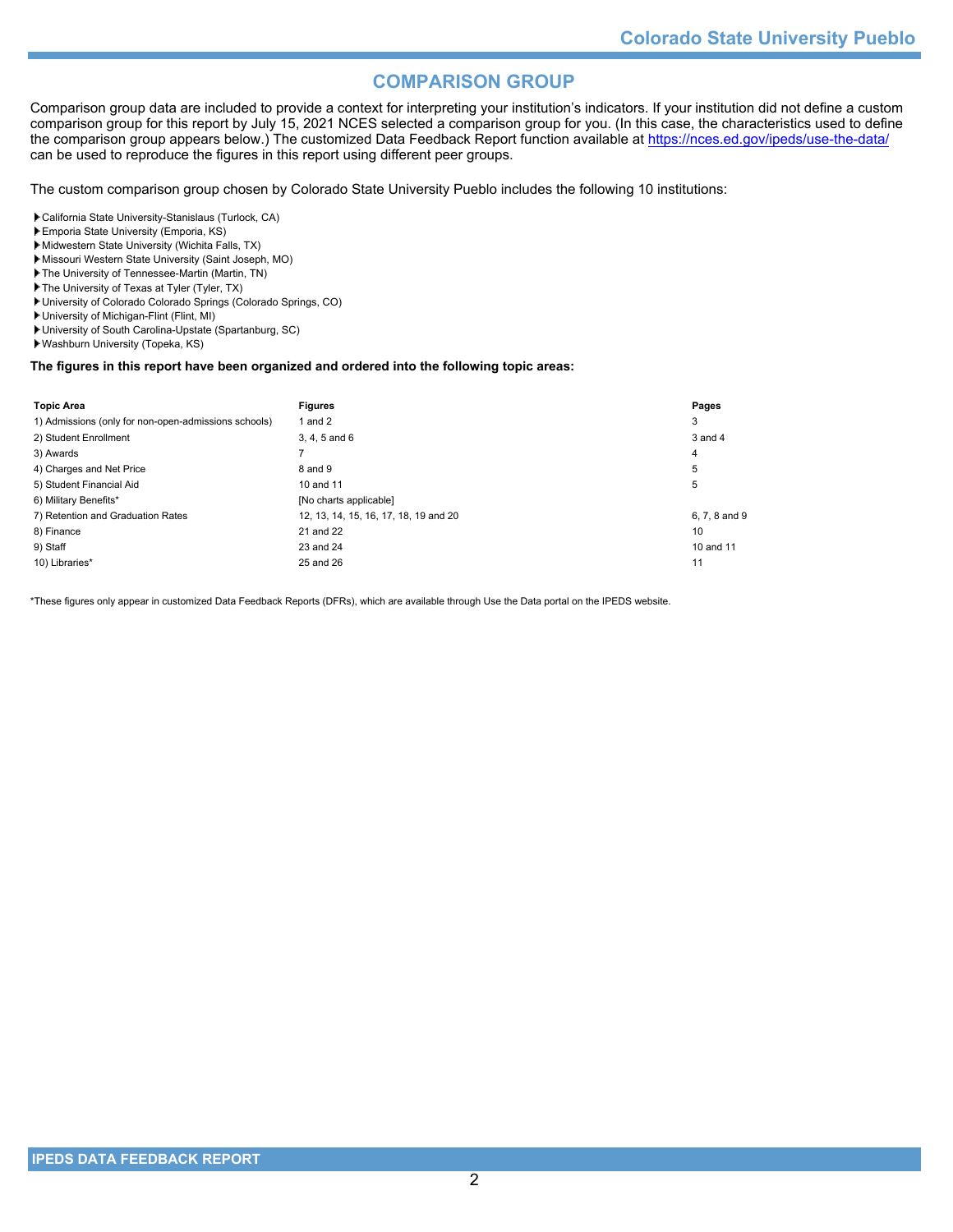**Figure 1. Number of first-time undergraduate students who applied, were admitted, and enrolled full and part time: Fall 2020**



NOTE: Admissions data are presented only for institutions that do not have an open admission policy, and apply to first-time, degree/certificate-seeking undergraduate students only. For details, see the Methodological Notes. N is the number of institutions in the comparison group.

SOURCE: U.S. Department of Education, National Center for Education Statistics, Integrated Postsecondary Education Data System (IPEDS): Winter 2020-21, Admissions component.

### **Figure 2. Percent of first-time undergraduate applicants admitted, and percent of admitted students enrolled full and part time: Fall 2020**



NOTE: Admissions data are presented only for institutions that do not have an open admission policy, and apply to first-time, degree/certificate-seeking undergraduate students only. For details, see the Methodological Notes. See 'Use of Median Values for Comparison Group' for how median values are determined. N is the number of institutions in the comparison group.

SOURCE: U.S. Department of Education, National Center for Education Statistics, Integrated Postsecondary Education Data System (IPEDS): Winter 2020-21, Admissions component.

# **Figure 3. Percent of all students enrolled, by race/ethnicity, and percent of students who are women: Fall 2020**



**The Comparison Group Median (N=10)** Comparison Group Median (N=10)

NOTE: For more information about disaggregation of data by race and ethnicity, see the Methodological Notes. Median values for the comparison group will not add to 100%. See 'Use of<br>Median Values for Comparison Group' for

SOURCE: U.S. Department of Education, National Center for Education Statistics, Integrated Postsecondary Education Data System (IPEDS): Spring 2021, Fall Enrollment component.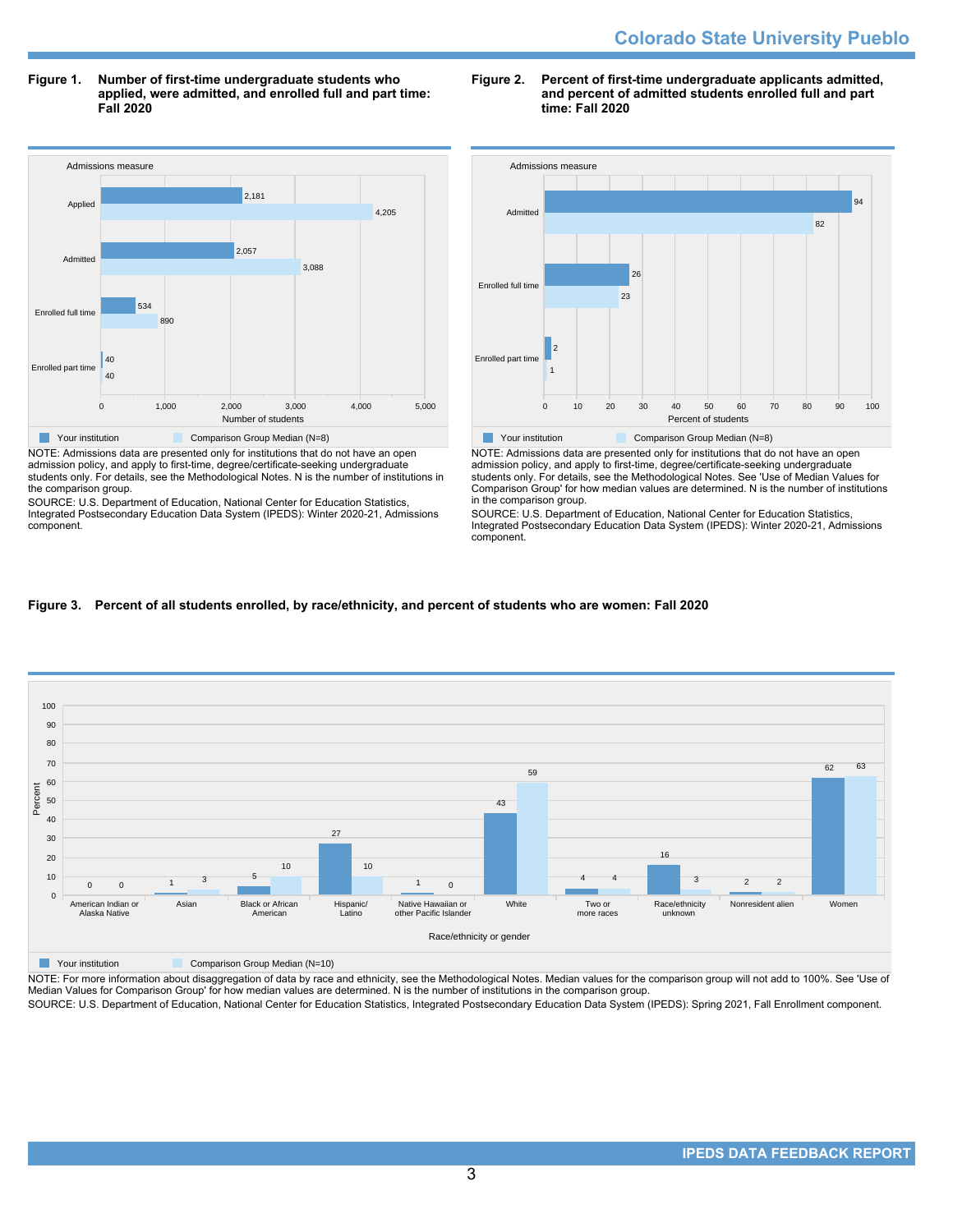**Figure 4. 12-month FTE enrollment, total unduplicated headcount, full- and part-time undergraduate headcount (2019-20) and total fall enrollment, full-time and part-time undergraduate fall enrollment (Fall 2020)**



NOTE: For details on calculating full-time equivalent (FTE) enrollment, see Calculating FTE in the Methodological Notes. Total headcount, FTE, and full- and part-time fall enrollment include both undergraduate and postbaccalaureate students, when applicable. N is the number of institutions in the comparison group.

SOURCE: U.S. Department of Education, National Center for Education Statistics, Integrated Postsecondary Education Data System (IPEDS): Fall 2020, 12-month Enrollment component and Spring 2021, Fall Enrollment component.

#### **Figure 6. Percent of students enrolled in distance education courses, by amount of distance education and student level: 2019-20**



NOTE: N is the number of institutions in the comparison group.

SOURCE: U.S. Department of Education, National Center for Education Statistics, Integrated Postsecondary Education Data System (IPEDS): Fall 2020, 12-month Enrollment component.





NOTE: N is the number of institutions in the comparison group. SOURCE: U.S. Department of Education, National Center for Education Statistics, Integrated Postsecondary Education Data System (IPEDS): Spring 2021, Fall Enrollment component.

#### **Figure 7. Number of degrees awarded, by level: 2019-20**



NOTE: For additional information about postbaccalaureate degree levels, see the Methodology Notes. N is the number of institutions in the comparison group. SOURCE: U.S. Department of Education, National Center for Education Statistics, Integrated Postsecondary Education Data System (IPEDS): Fall 2020, Completions component.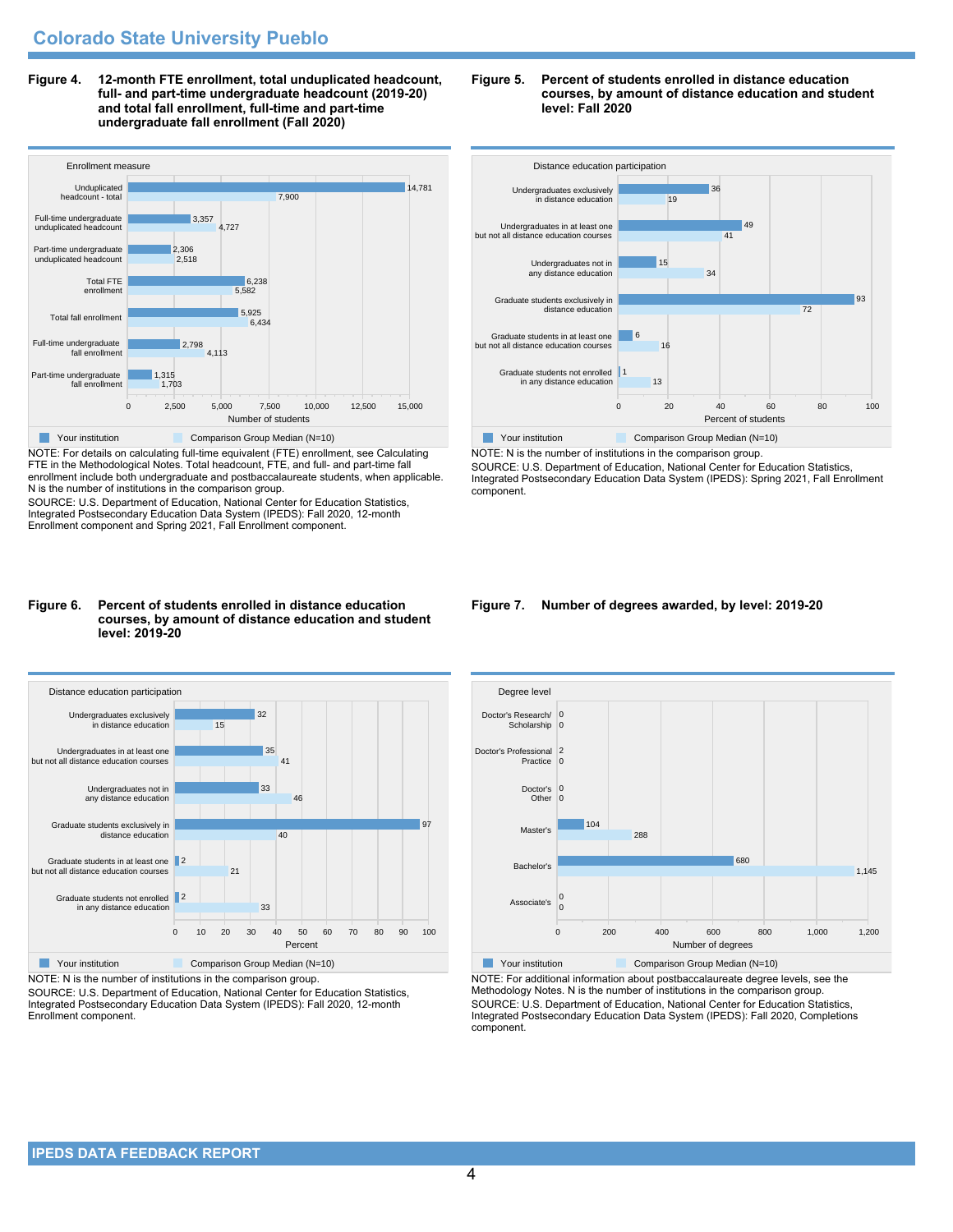**Figure 8. Tuition and required fees for full-time, first-time degree/certificate-seeking undergraduates: Academic years 2017-18 to 2020-21**



NOTE: The tuition and required fees shown here are the lowest reported from the categories of in-district, in-state, and out-of-state. N is the number of institutions in the comparison group.

SOURCE: U.S. Department of Education, National Center for Education Statistics, Integrated Postsecondary Education Data System (IPEDS): Fall 2020, Institutional Characteristics component.





NOTE: Average net price is for full-time, first-time degree/certificate-seeking undergraduate students and is generated by subtracting the average amount of federal, state/local government, and institutional grant and scholarship awarded aid from the total cost of attendance. Total cost of attendance is the sum of published tuition and required fees (lower of in-district or in-state for public institutions), books and supplies, and the weighted average of room and board and other expenses. For details, see the Methodological Notes. N is the number of institutions in the comparison group. SOURCE: U.S. Department of Education, National Center for Education Statistics, Integrated Postsecondary Education Data System (IPEDS): Fall 2020, Institutional Characteristics component and Winter 2020-21, Student Financial Aid component.

#### **Figure 11. Average amounts of awarded grant or scholarship aid, or loans awarded to full-time, first-time degree/certificateseeking undergraduate students, by type of aid: 2019-20**



NOTE: Any grant aid above includes grant or scholarship aid awarded from the federal government, state/local government, or the institution. Federal grants include Federal Pell grants and other federal grants. Any loans include federal loans and other loans awarded to students. For details on how students are counted for financial aid reporting, see Cohort Determination in the Methodological Notes. N is the number of institutions in the comparison group.

SOURCE: U.S. Department of Education, National Center for Education Statistics, Integrated Postsecondary Education Data System (IPEDS): Winter 2020-21, Student Financial Aid component.



NOTE: Any grant aid above includes grant or scholarship aid awarded from the federal government, state/local government, or the institution. Federal grants include Federal Pell grants and other federal grants. Any loans include federal loans and other loans awarded to students. Average amounts of aid were calculated by dividing the total aid awarded by the unduplicated count of recipients at each institution. N is the number of institutions in the comparison group.

SOURCE: U.S. Department of Education, National Center for Education Statistics, Integrated Postsecondary Education Data System (IPEDS): Winter 2020-21, Student Financial Aid component.

#### **Figure 10. Percent of full-time, first-time degree/certificate-seeking undergraduate students who were awarded grant or scholarship aid, or loans, by type of aid: 2019-20**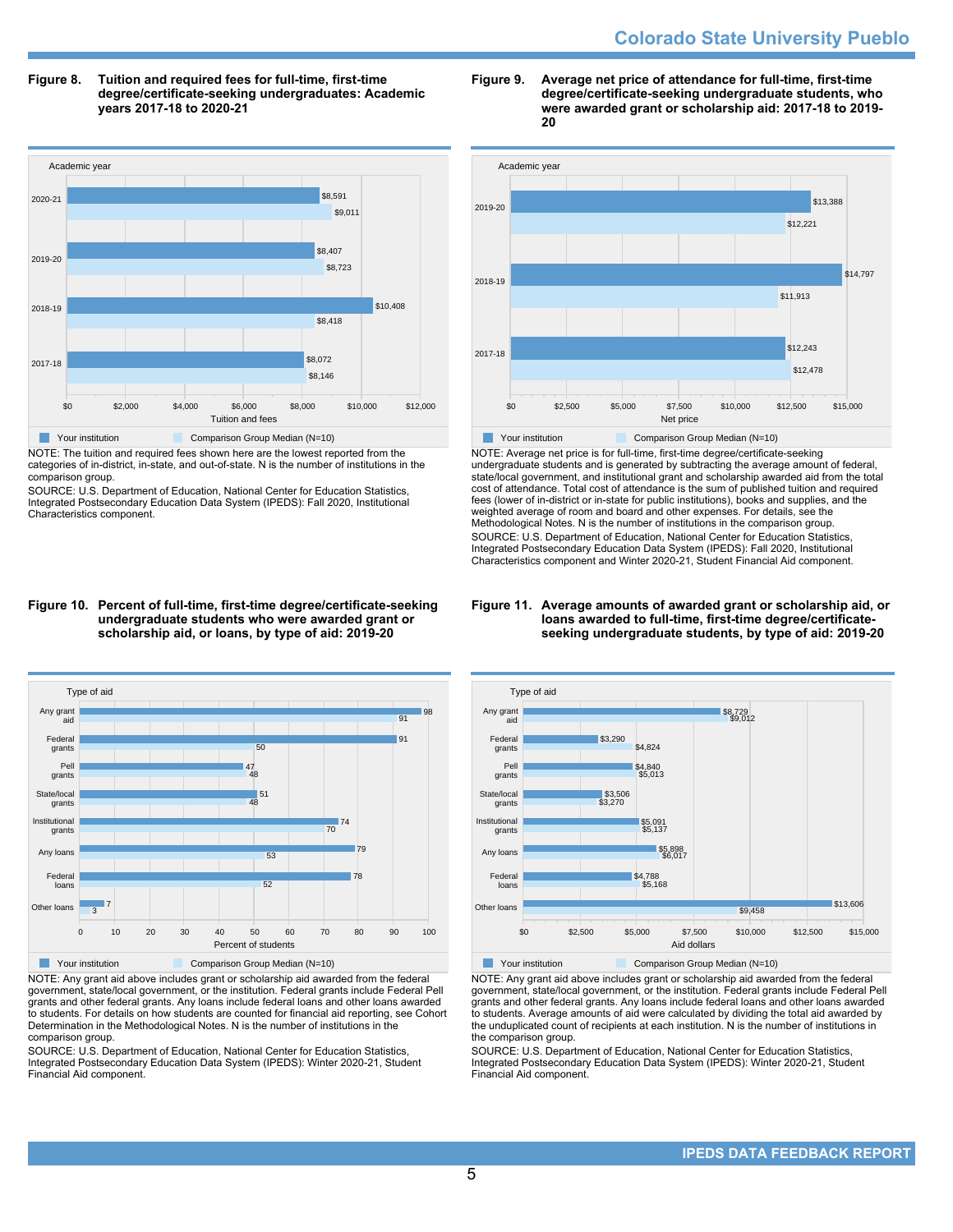**Figure 12. Retention rates of first-time bachelor's degree-seeking students, by attendance status: Fall 2019 cohort**



NOTE: Retention rates are measured from the fall of first enrollment to the following fall. Academic reporting institutions report retention data for the Fall 2019 cohort of students who are still enrolled as of the institution's official fall reporting date or as of October 15, 2020. Program reporters determine the cohort with enrollment any time between August 1 - October 31, 2019 and retention based on August 1, 2020. Four-year institutions report retention rates for students seeking a bachelor's degree. For more details, see the Methodological Notes. N is the number of institutions in the comparison group. SOURCE: U.S. Department of Education, National Center for Education Statistics, Integrated Postsecondary Education Data System (IPEDS): Spring 2021, Fall Enrollment component.



**Figure 13. Graduation and transfer-out rates of full-time, first-time**

**degree/certificate-seeking undergraduates within 150% of normal time to program completion: 2014 cohort**

NOTE: Graduation rate cohort includes all full-time, first-time degree/certificate-seeking undergraduate students. Graduation and transfer-out rates are the Student Right-to-Know rates. Only institutions with mission to prepare students to transfer are required to report transfer out. For more details, see the Methodological Notes. N is the number of institutions in the comparison group.

SOURCE: U.S. Department of Education, National Center for Education Statistics, Integrated Postsecondary Education Data System (IPEDS): Winter 2020-21, Graduation Rates component.





**The Comparison Group Median**<br> **Comparison Group Median** 

NOTE: For more information about disaggregation of data by race and ethnicity, see the Methodological Notes. The graduation rates are the Student Right-to-Know (SRK) rates. Median values for the comparison group will not add to 100%. N is the number of institutions in the comparison group.

SOURCE: U.S. Department of Education, National Center for Education Statistics, Integrated Postsecondary Education Data System (IPEDS): Winter 2020-21, Graduation Rates component.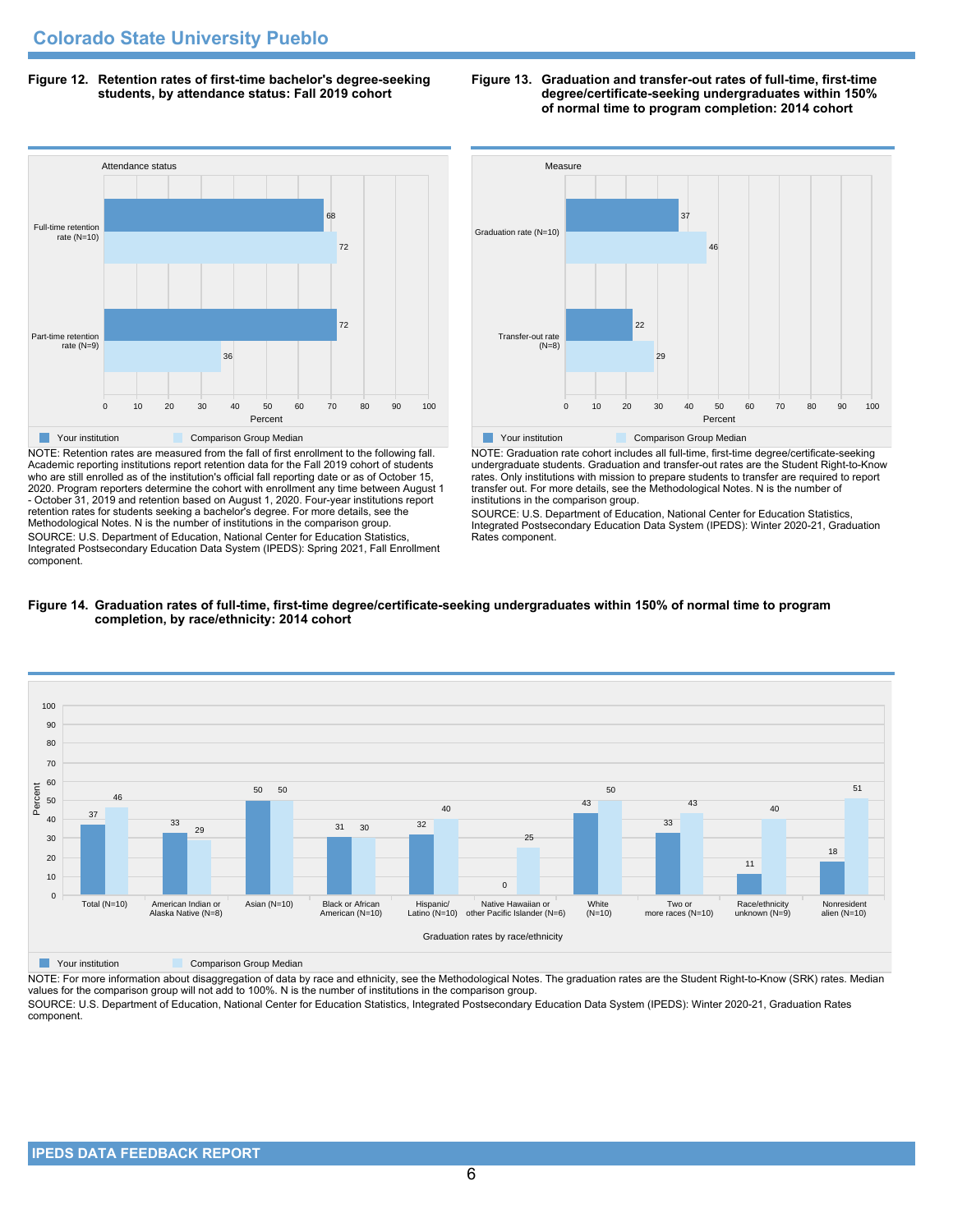**Figure 15. Graduation rates of full-time, first-time degree/certificateseeking undergraduates within 150% of normal time to program completion, by type of aid: 2014 cohort**

**Figure 16. Bachelor's degree graduation rates of full-time, first-time bachelor's degree-seeking undergraduates within 4 years, 6 years, and 8 years: 2012 cohort**



NOTE: Graduation rate cohort includes all full-time, first-time degree/certificate-seeking undergraduate students. Data were collected on those students, who at entry of the cohort, were awarded a Pell Grant and students who were awarded a Subsidized Stafford loan, but did not receive a Pell Grant. Graduation rates are the Student Right-to-Know rates. For more details, see the Methodological Notes. N is the number of institutions in the comparison group.

SOURCE: U.S. Department of Education, National Center for Education Statistics, Integrated Postsecondary Education Data System (IPEDS): Winter 2020-21, Graduation Rates component.



NOTE: The 4-, 6-, and 8-year graduation rates are calculated using the number of students who completed a bachelor's or equivalent degree from a cohort of students who entered the institution seeking a bachelor's or equivalent degree. For details, see the Methodological Notes. N is the number of institutions in the comparison group. Medians are not reported for comparison groups with less than three values.

SOURCE: U.S. Department of Education, National Center for Education Statistics, Integrated Postsecondary Education Data System (IPEDS): Winter 2020-21, 200% Graduation Rates component.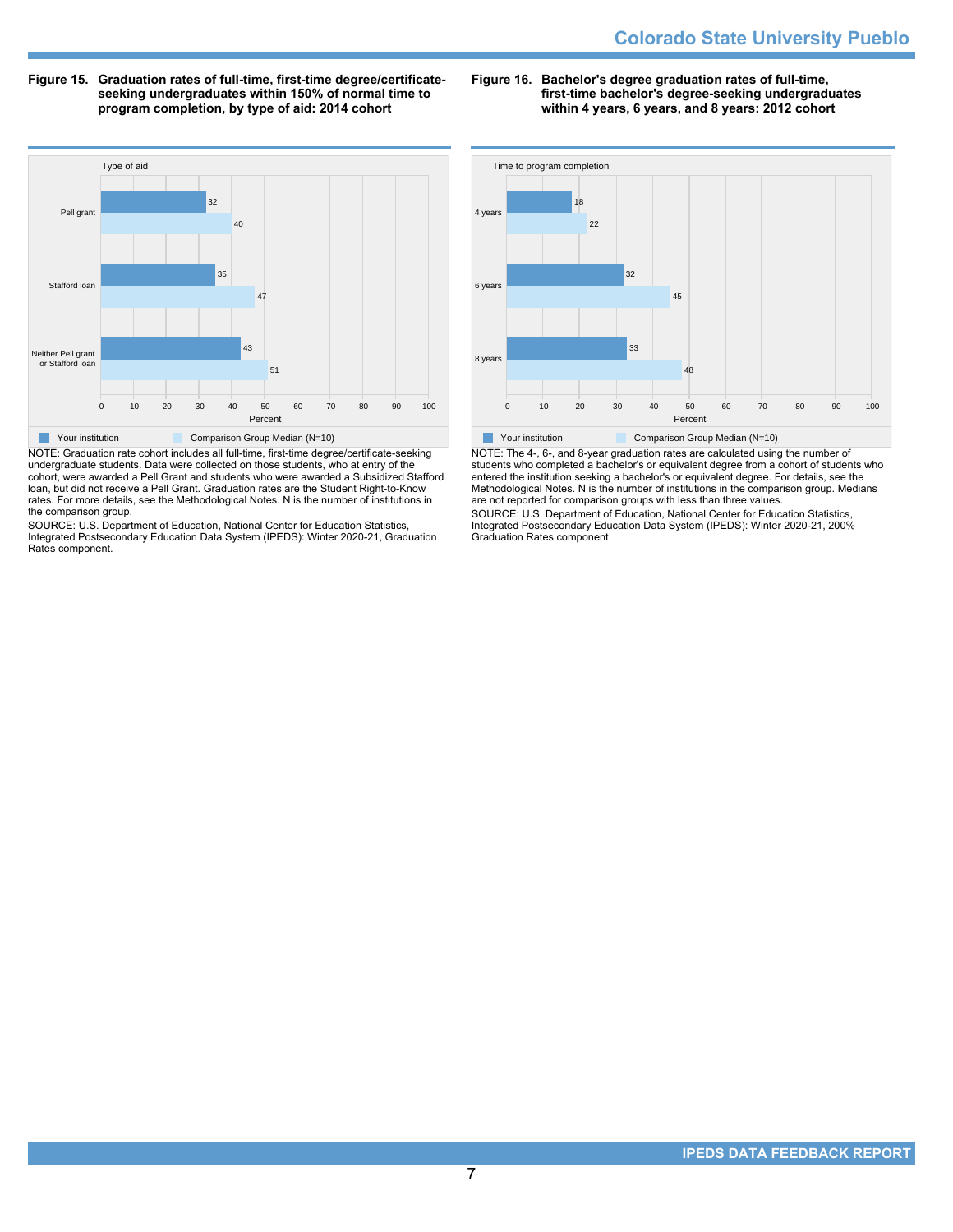# **Colorado State University Pueblo**

## **Figure 17. Award and enrollment rates of first-time, full-time, degree/certificate-seeking undergraduates after 8 years of entry, by Pell status: 2012-13 cohort**



NOTE: Award measures are based on the highest award received after 8 years of entry and enrollment measures are based on students who did not receive an award after 8 years of entry. Student cohorts (i.e., First-time, full-time; First-time, part-time; Non-first-time, full-time; and Non-first-time, part-time) are degree/certificate-seeking undergraduate students who entered the institution between July 1, 2012-June 30, 2013. Pell recipients are students with demonstrated financial need. For more details, see the Methodological Notes. N is the number of institutions in the comparison group. Medians are not reported for comparison groups with less than three values.

SOURCE: U.S. Department of Education, National Center for Education Statistics, Integrated Postsecondary Education Data System (IPEDS): Winter 2020-21, Outcome Measures component.

## **Figure 18. Award and enrollment rates of first-time, part-time, degree/certificate-seeking undergraduates after 8 years of entry, by Pell status: 2012-13 cohort**



NOTE: Award measures are based on the highest award received after 8 years of entry and enrollment measures are based on students who did not receive an award after 8 years of entry. Student cohorts (i.e., First-time, full-time; First-time, part-time; Non-first-time, full-time; and Non-first-time, part-time) are degree/certificate-seeking undergraduate students who entered the institution between July 1, 2012-June 30, 2013. Pell recipients are students with demonstrated financial need. For more details, see the Methodological Notes. N is the number of institutions in the comparison group. Medians are not reported for comparison groups with less than three values. SOURCE: U.S. Department of Education, National Center for Education Statistics, Integrated Postsecondary Education Data System (IPEDS): Winter 2020-21, Outcome Measures component.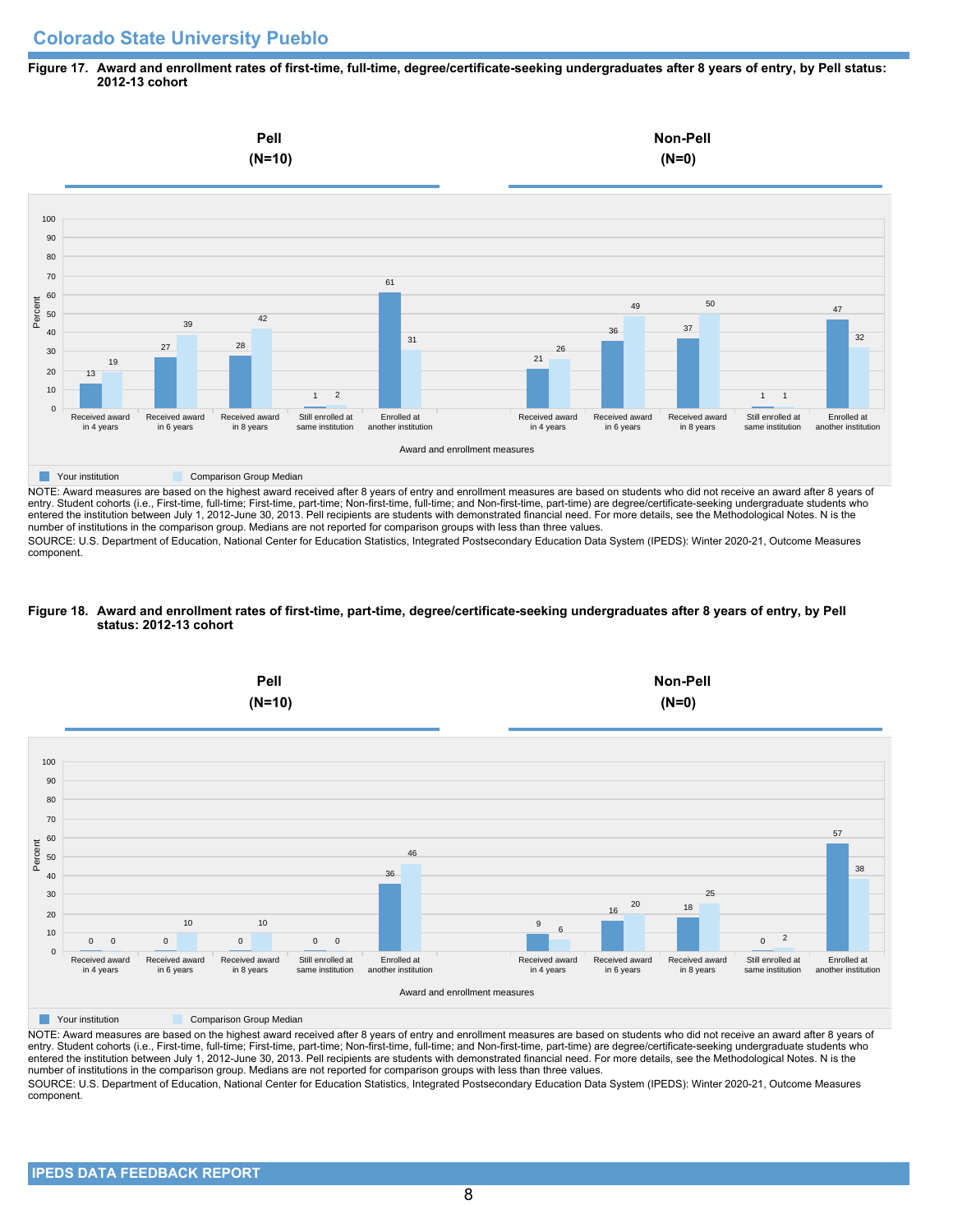#### **Figure 19. Award and enrollment rates of non-first-time, full-time, degree/certificate-seeking undergraduates after 8 years of entry, by Pell status: 2012-13 cohort**



NOTE: Award measures are based on the highest award received after 8 years of entry and enrollment measures are based on students who did not receive an award after 8 years of entry. Student cohorts (i.e., First-time, full-time; First-time, part-time; Non-first-time, full-time; and Non-first-time, part-time) are degree/certificate-seeking undergraduate students who entered the institution between July 1, 2012-June 30, 2013. Pell recipients are students with demonstrated financial need. For more details, see the Methodological Notes. N is the number of institutions in the comparison group. Medians are not reported for comparison groups with less than three values.

SOURCE: U.S. Department of Education, National Center for Education Statistics, Integrated Postsecondary Education Data System (IPEDS): Winter 2020-21, Outcome Measures component.

### **Figure 20. Award and enrollment rates of non-first-time, part-time, degree/certificate-seeking undergraduates after 8 years of entry, by Pell status: 2012-13 cohort**



NOTE: Award measures are based on the highest award received after 8 years of entry and enrollment measures are based on students who did not receive an award after 8 years of entry. Student cohorts (i.e., First-time, full-time; First-time, part-time; Non-first-time, full-time; and Non-first-time, part-time) are degree/certificate-seeking undergraduate students who entered the institution between July 1, 2012-June 30, 2013. Pell recipients are students with demonstrated financial need. For more details, see the Methodological Notes. N is the number of institutions in the comparison group. Medians are not reported for comparison groups with less than three values. SOURCE: U.S. Department of Education, National Center for Education Statistics, Integrated Postsecondary Education Data System (IPEDS): Winter 2020-21, Outcome Measures component.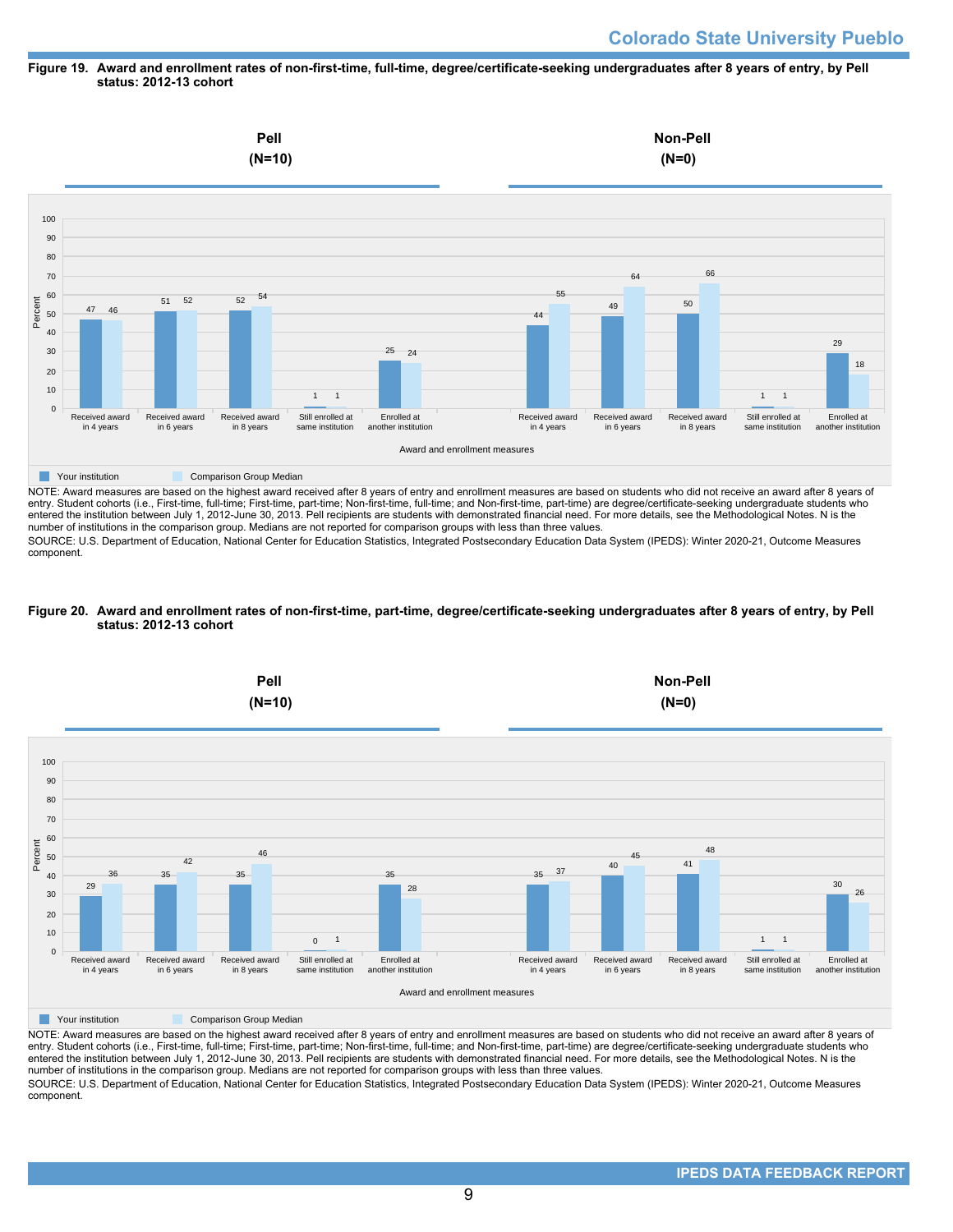**Figure 21. Percent distribution of core revenues, by source: Fiscal year 2020**

#### **Figure 22. Core expenses per FTE enrollment, by function: Fiscal year 2020**



NOTE: The comparison group median is based on those members of the comparison group that report finance data using the same accounting standards as the comparison institution. For more information, see the Methodological Notes. N is the number of institutions in the comparison group.

SOURCE: U.S. Department of Education, National Center for Education Statistics, Integrated Postsecondary Education Data System (IPEDS): Spring 2021, Finance component.



NOTE: Expenses per full-time equivalent (FTE) enrollment, particularly instruction, may be inflated because finance data includes all core expenses while FTE reflects credit activity only. For details on calculating FTE enrollment and a detailed definition of core expenses, see the Methodological Notes. N is the number of institutions in the comparison group. SOURCE: U.S. Department of Education, National Center for Education Statistics, Integrated Postsecondary Education Data System (IPEDS): Fall 2020, 12-month Enrollment component and Spring 2021, Finance component.

## **Figure 23. Full-time equivalent staff, by occupational category: Fall 2020**



**The Comparison Group Median (N=10)** Comparison Group Median (N=10)

NOTE: Graduate assistants are not included. For calculation details, see the Methodological Notes. N is the number of institutions in the comparison group. SOURCE: U.S. Department of Education, National Center for Education Statistics, Integrated Postsecondary Education Data System (IPEDS): Spring 2021, Human Resources component.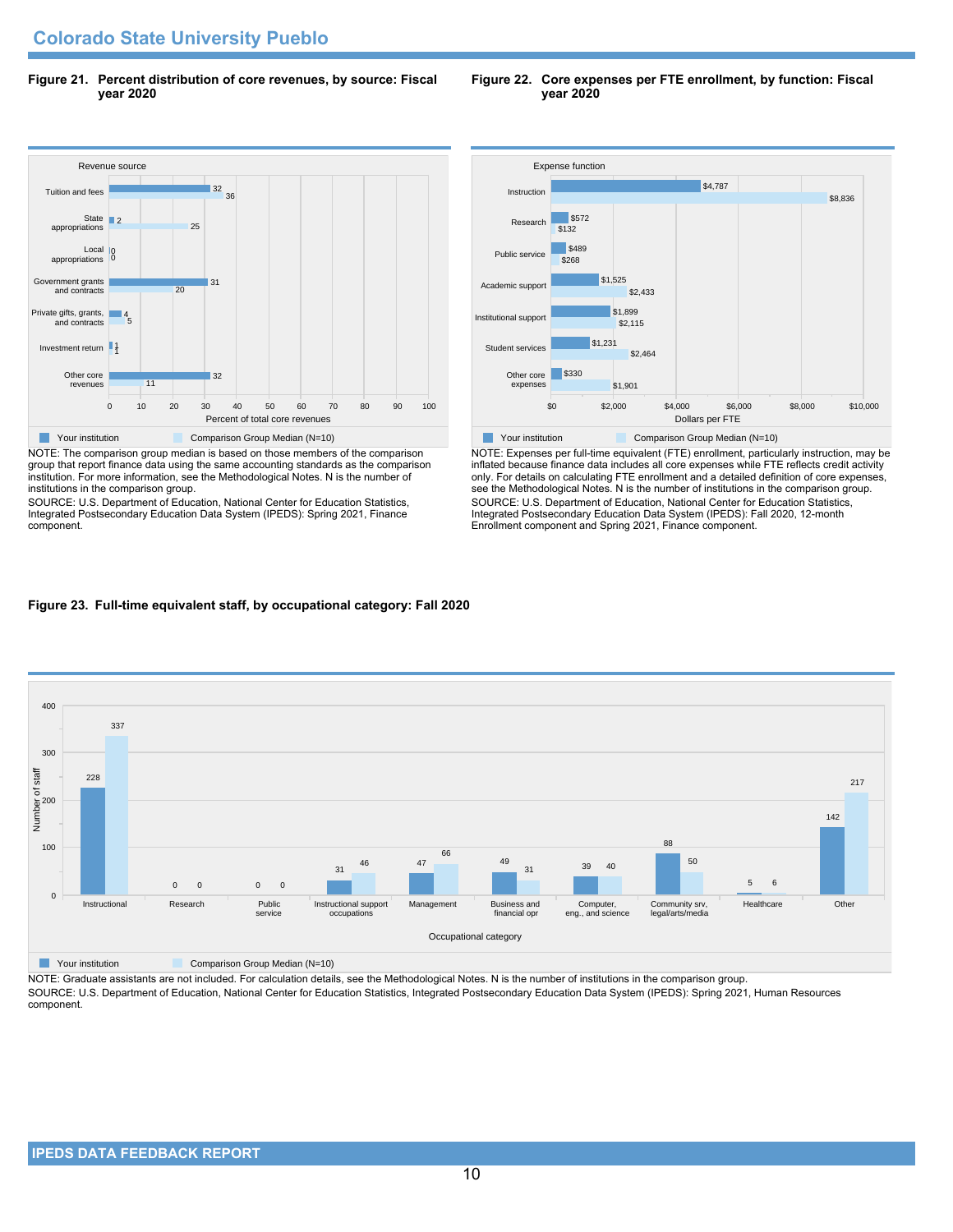**Figure 24. Average salaries of full-time instructional non-medical staff equated to 9-months worked, by academic rank: Academic year 2020-21**



NOTE: See Methodology Notes for more details on average salary. N is the number of institutions in the comparison group. Medians are not reported for comparison groups with less than three values.

SOURCE: U.S. Department of Education, National Center for Education Statistics, Integrated Postsecondary Education Data System (IPEDS): Spring 2021, Human Resources component.

## **Figure 26. Percent distribution of library expenses, by function: Fiscal Year 2020**



NOTE: N is the number of institutions in the comparison group.

SOURCE: U.S. Department of Education, National Center for Education Statistics, Integrated Postsecondary Education Data System (IPEDS): Spring 2021, Academic Libraries component.

**Figure 25. Percent distribution of library collection, by material type: Fiscal Year 2020**



NOTE: N is the number of institutions in the comparison group. SOURCE: U.S. Department of Education, National Center for Education Statistics, Integrated Postsecondary Education Data System (IPEDS): Spring 2021, Academic Libraries component.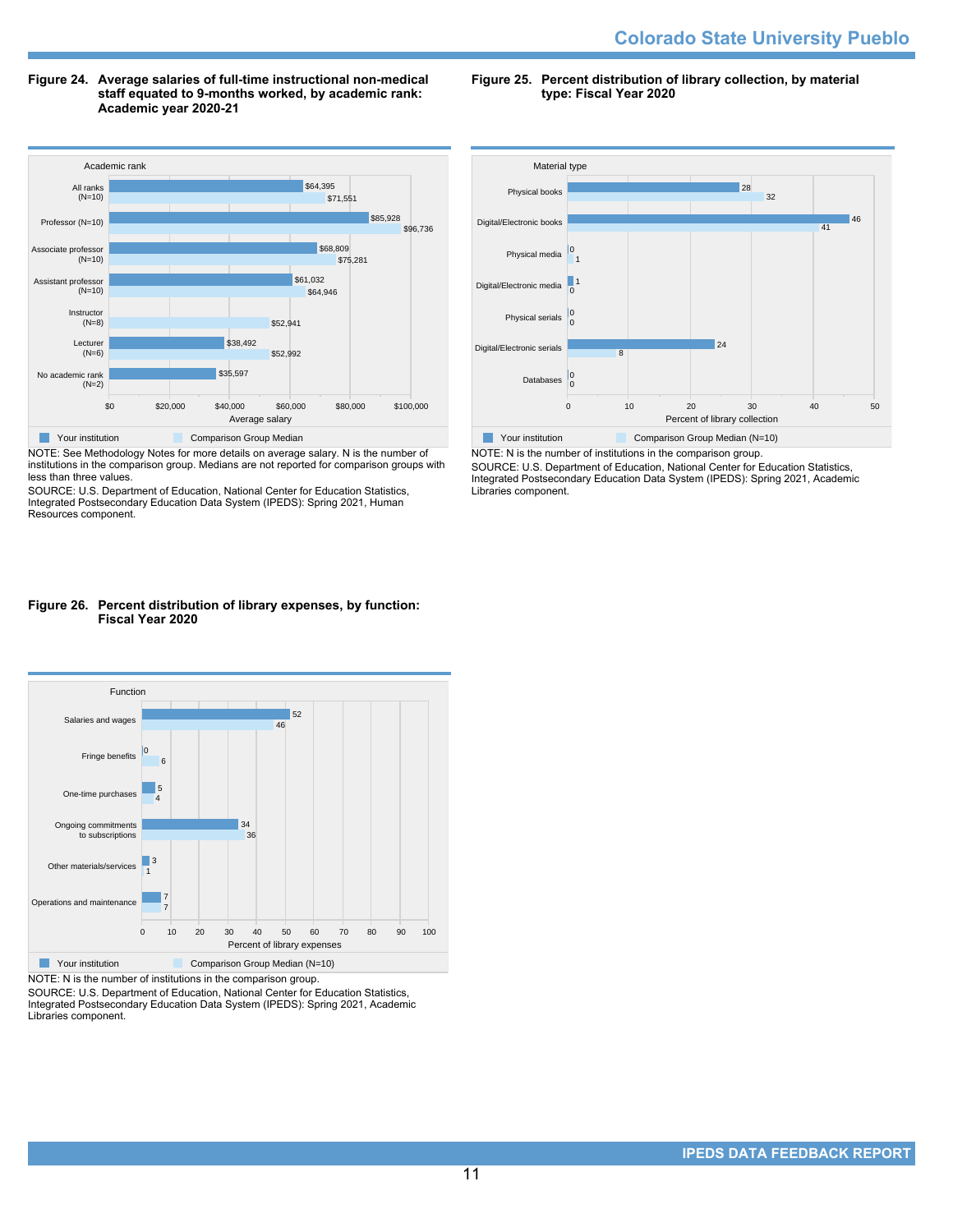# **METHODOLOGICAL NOTES**

## **Overview**

This report is based on data supplied by institutions to IPEDS during 2020-21 data collection year. Response rates exceeded 99% for most surveys. IPEDS data release memos at <https://nces.ed.gov/ipeds/use-the-data/survey-components> provide an overview of the number of institutions responding to the survey components. Furthermore, data used in this report are provisional level and may be revised for a limited time through the IPEDS Prior Year Revision system.

## **Use of Median Values for Comparison Group**

This report compares your institution's data to the median value for the comparison group for each indicator shown in the figure. If more than one indicator is present in a figure, the median values are determined separately for each indicator. Medians are not displayed for comparison groups with fewer than three values. Where percentage distributions are presented, median values may not add to 100%. To access all the data used to create the figures included in this report, go to 'Use the Data' portal on the IPEDS website at this provided link (<https://nces.ed.gov/ipeds>).

## **Missing Indicators**

If a indicator is not reported for your institution, the omission indicates that the indicator is not relevant to your institution and the data were not collected. Not all notes may be applicable to your report.

### **Use of Imputed Data**

All IPEDS data are subject to imputation for total (institutional) and partial (item) nonresponse. If necessary, imputed values were used to prepare your report.

## **Data Confidentiality**

IPEDS data are not collected under a pledge of confidentiality.

# **Disaggregation of Data by Race/Ethnicity**

When applicable, some indicators are disaggregated by race/ethnicity. Data disaggregated by race/ethnicity have been reported using the 1997 Office of Management and Budget categories. Detailed information about the race/ethnicity categories can be found at <https://nces.ed.gov/ipeds/Section/Resources>.

## **Cohort Determination for Reporting Student Financial Aid, Graduation Rates, and Outcome Measures**

Student cohorts for reporting Student Financial Aid and Graduation Rates data are based on the reporting type of the institution. For institutions that report based on an academic year (those operating on standard academic terms), student counts and cohorts are based on fall term data. Student counts and cohorts for program reporters (those that do not operate on standard academic terms) are based on unduplicated counts of students enrolled during a full 12-month period.

Student cohorts for reporting Outcome Measures are based on a full-year cohort from July 1-June 30 for all degree-granting institutions.

# **DESCRIPTION OF INDICATORS USED IN THE FIGURES**

### **Admissions (only for non-open-admissions schools)**

### *Admissions and Test Score Data*

Admissions and test score data are presented only for institutions that do not have an open admission policy, and apply to first-time, degree/certificate-seeking undergraduate students only. Applicants include only those students who fulfilled all requirements for consideration for admission and who were notified of one of the following actions: admission, non-admission, placement on a wait list, or application withdrawn (by applicant or institution). Admitted applicants (admissions) include wait-listed students who were subsequently offered admission. Early decision, early action, and students who began studies during the summer prior to the fall reporting period are included. For customized Data Feedback Reports, test scores are presented only if scores are required for admission.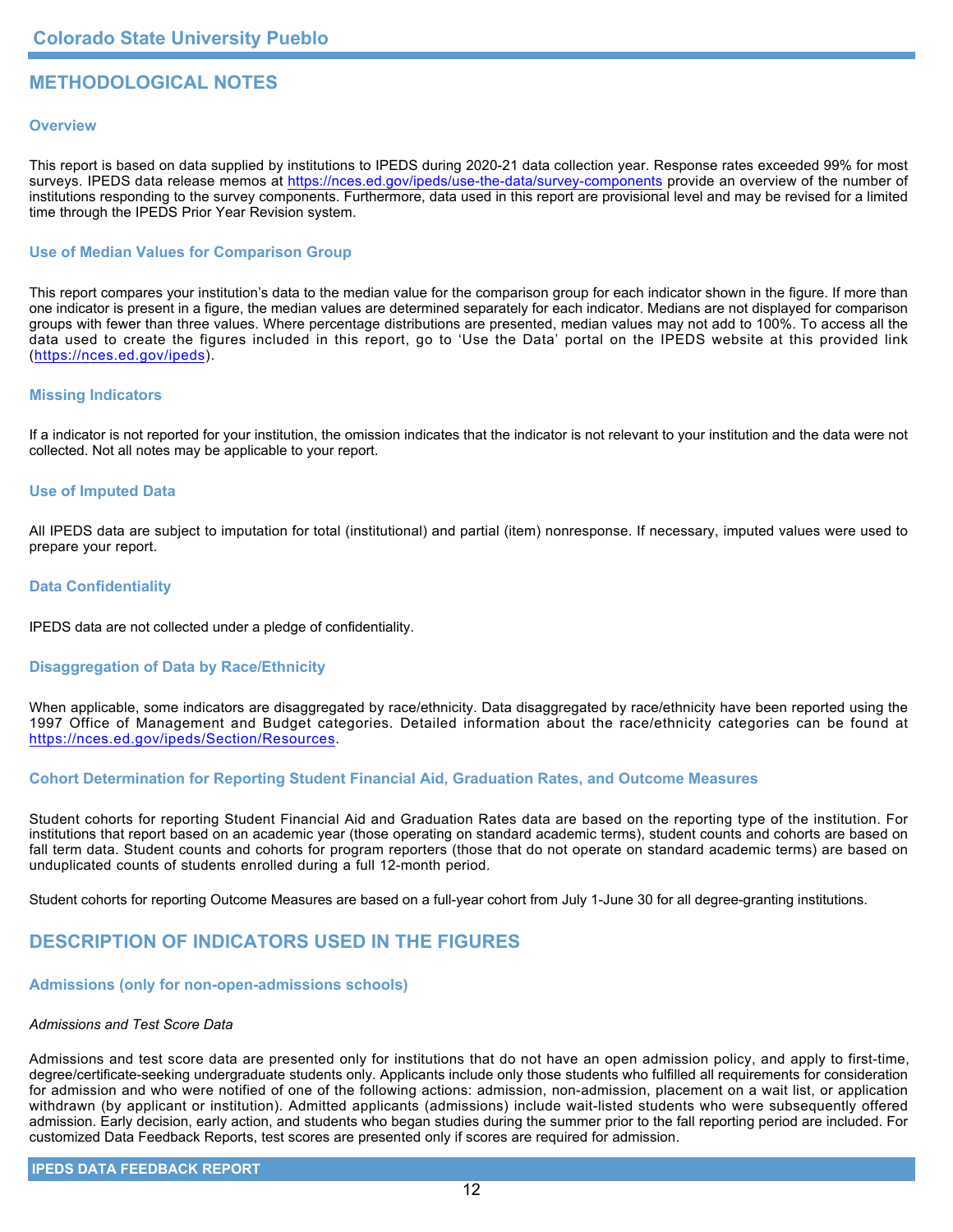## **Student Enrollment**

### *Enrollment Counts*

12-month Enrollment captures a cumulative unduplicated headcount of enrollment over the full 12-month period beginning July 1 and ending June 30. In contrast, Fall Enrollment captures number of students enrolled on a particular date in the fall. Fall enrollment is often referred to as a "snapshot" of an institution's enrollment at a specific time.

## *FTE Enrollment*

The full-time equivalent (FTE) enrollment used in this report is the sum of the institution's FTE undergraduate enrollment and FTE graduate enrollment (as calculated from or reported on the 12-month Enrollment component). Undergraduate and graduate FTE are estimated using 12-month instructional activity (credit and/or contact hours). See "Calculation of FTE Students (using instructional activity)" in the IPEDS Glossary at <https://surveys.nces.ed.gov/ipeds/VisGlossaryAll.aspx>.

## **Completions**

## *Completions and Completers*

Completions collects data on undergraduate and graduate completions and completers in a 12-month period. Completions are the counts of postsecondary awards granted where each award reported once but multiple awards may be reported for one recipient. Completers are the counts of students granted postsecondary awards. The count of completers is collected in two ways. The first way counts all completers, while the second way counts completers by award level (e.g., number of associate's completers, number of bachelor's completers).

## **Student Financial Aid**

#### *Financial Aid Recipients and Amounts*

Student Financial Aid collects the counts of undergraduate students awarded different types of financial aid and the total amounts of aid awarded. The average dollar amount of aid awarded is then calculated. In addition, Student Financial Aid collects counts of full-time, first-time undergraduate student awarded aid and amounts of aid, and counts and disbursed amounts for undergraduate and graduate students receiving military education benefits.

### **Charges and Average Net Price**

## *Average Institutional Net Price*

IPEDS collects data to calculate average net price at each institution for two groups of undergraduate students: those awarded grant and scholarship aid and those awarded Title IV federal aid.

Average net price is calculated for full-time, first-time degree/certificate-seeking undergraduates who were awarded grant or scholarship aid from the federal government, state/local government, or the institution anytime during the academic year. For public institutions, this includes only students who paid the in-state or in-district tuition rate. Other sources of grant aid are excluded. Average net price is generated by subtracting the average amount of federal, state/local government, and institutional grant and scholarship aid from the total cost of attendance. Total cost of attendance is the sum of published tuition and required fees (lower of in-district or in-state for public institutions), books and supplies, and the weighted average of room and board, and other expenses.

For the purpose of the IPEDS reporting, aid awarded refers to financial aid that was awarded to, and accepted by, a student. This amount may differ from the aid amount that is disbursed to a student.

### **Retention, Graduation Rates, and Outcome Measures**

### *Retention Rates*

Retention rates are measures of the rate at which students persist in their educational program at an institution, expressed as a percentage. For four-year institutions, this is the percentage of first-time bachelors (or equivalent) degree-seeking undergraduates from the previous fall who are again enrolled in the current fall. For all other institutions this is the percentage of first-time degree/certificate-seeking students from the previous fall who either re-enrolled or successfully completed their program by the current fall. The full-time retention rate is calculated using the percentage of full-time, first-time degree/certificate-seeking undergraduates, while the part-time rate is calculated using the percentage of part-time, first-time degree/certificate-seeking undergraduates.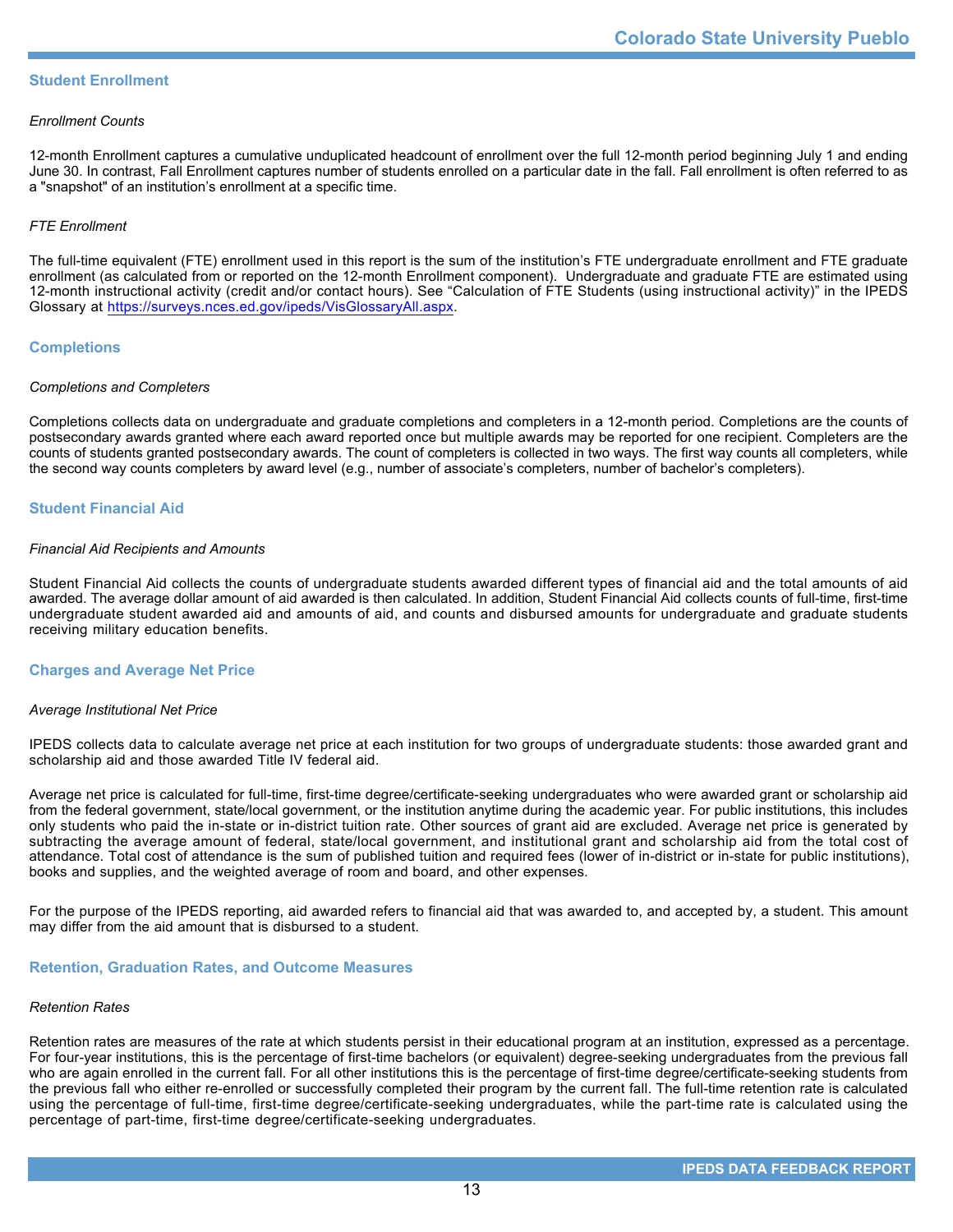## *Graduation Rates and Transfer-out Rate*

Graduation rates are those developed to satisfy the requirements of the Student Right-to-Know Act and Higher Education Act, as amended, and are defined as the total number of individuals from a given cohort of full-time, first-time degree/certificate-seeking undergraduates who completed a degree or certificate within a given percent of normal time to complete all requirements of the degree or certificate program; divided by the total number of students in the cohort of full-time, first-time degree/certificate-seeking undergraduates minus any allowable exclusions. Institutions are permitted to exclude from the cohort students who died or were totally and permanently disabled; those who left school to serve in the armed forces or were called up to active duty; those who left to serve with a foreign aid service of the federal government, such as the Peace Corps; and those who left to serve on an official church mission.

A further extension of the traditional Graduation Rates (GR) component which carries forward 100% and 150% graduation rates data previously reported in the GR component is the Graduation Rates 200% (GR200) component, which requests information on any additional completers and exclusions from the cohort between 151% and 200% normal time for students to complete all requirements of their program of study.

Transfer-out rate is the total number of students from the cohort who are known to have transferred out of the reporting institution (without earning a degree/award) and subsequently re-enrolled at another institution within the same time period; divided by the same adjusted cohort (initial cohort minus allowable exclusions) as described above. Only institutions with a mission that includes providing substantial preparation for students to enroll in another eligible institution are required to report transfers out.

### *Outcome Measures Data*

Alternative measures of student success are reported by degree-granting institutions to describe the outcomes of four degree/certificateseeking undergraduate student groups: First-time, full-time (FTFT); First-time, part-time (FTPT); Non-first-time, full-time entering (NFTFT); and Non-first-time, part-time entering (NFTPT). Additionally, each of the four cohorts collects data on two subcohorts: Pell grant recipients and non -Pell grant recipients. These measures provide the 4-year, 6-year, and 8-year award rates (or completions rates) after entering an institution. NCES calculates award rates by dividing a cohort's or subcohort's adjusted cohort into the number of total awards at 4-year, 6-year, and 8year status points.

The initial cohort can be revised and take allowable exclusions resulting in an adjusted cohort. Institutions are permitted to exclude from the initial cohort students who died or were totally and permanently disabled; those who left school to serve in the armed forces or were called up to active duty; those who left to serve with a foreign aid service of the federal government, such as the Peace Corps; and those who left to serve on an official church mission.

The highest award and the type of award (i.e., certificate, Associate's, or Bachelor's) are reported at each status point. For students who did not earn an undergraduate award after 8-years of entry, the enrollment statuses are reported as either still enrolled at the institution, or subsequently transferred out of the institution. Unlike the Graduation Rates data, all institutions must report on a full-year cohort (students entering July 1 of one year to June 30 to the next) and on their transfer out students, regardless if the institution has a mission that provides substantial transfer preparation.

### **Finance**

#### *Core Revenues*

Core revenues for public institutions reporting under GASB standards include tuition and fees; government (federal, state, and local) appropriations and operating and nonoperating grants/contracts; private gifts, grants, and contracts (private operating grants/contracts plus gifts and contributions from affiliated entities); sales and services of educational activities; investment income; other operating and nonoperating sources; and other revenues and additions (capital appropriations and grants and additions to permanent endowments). "Other core revenues" include federal appropriations, sales and services of educational activities, other operating and nonoperating sources, and other revenues and additions.

Core revenues for private, not-for-profit institutions (and a small number of public institutions) reporting under FASB standards include tuition and fees; government (federal, state, and local) appropriations and grants/contracts; private gifts, grants and contracts (including contributions from affiliated entities); investment return; sales and services of educational activities; and other sources (a generated category of total revenues minus the sum of core and noncore categories on the Finance component). "Other core revenues" include government (federal, state, and local) appropriations, sales and services of educational activities, and other sources.

Core revenues for private, for-profit institutions reporting under FASB standards include tuition and fees; government (federal, state, and local) appropriations and grants/contracts; private grants/ contracts; investment income; sales and services of educational activities; and other sources (a generated category of total revenues minus the sum of core and noncore categories on the Finance component). "Other core revenues" include government (federal, state, and local) appropriations and other sources.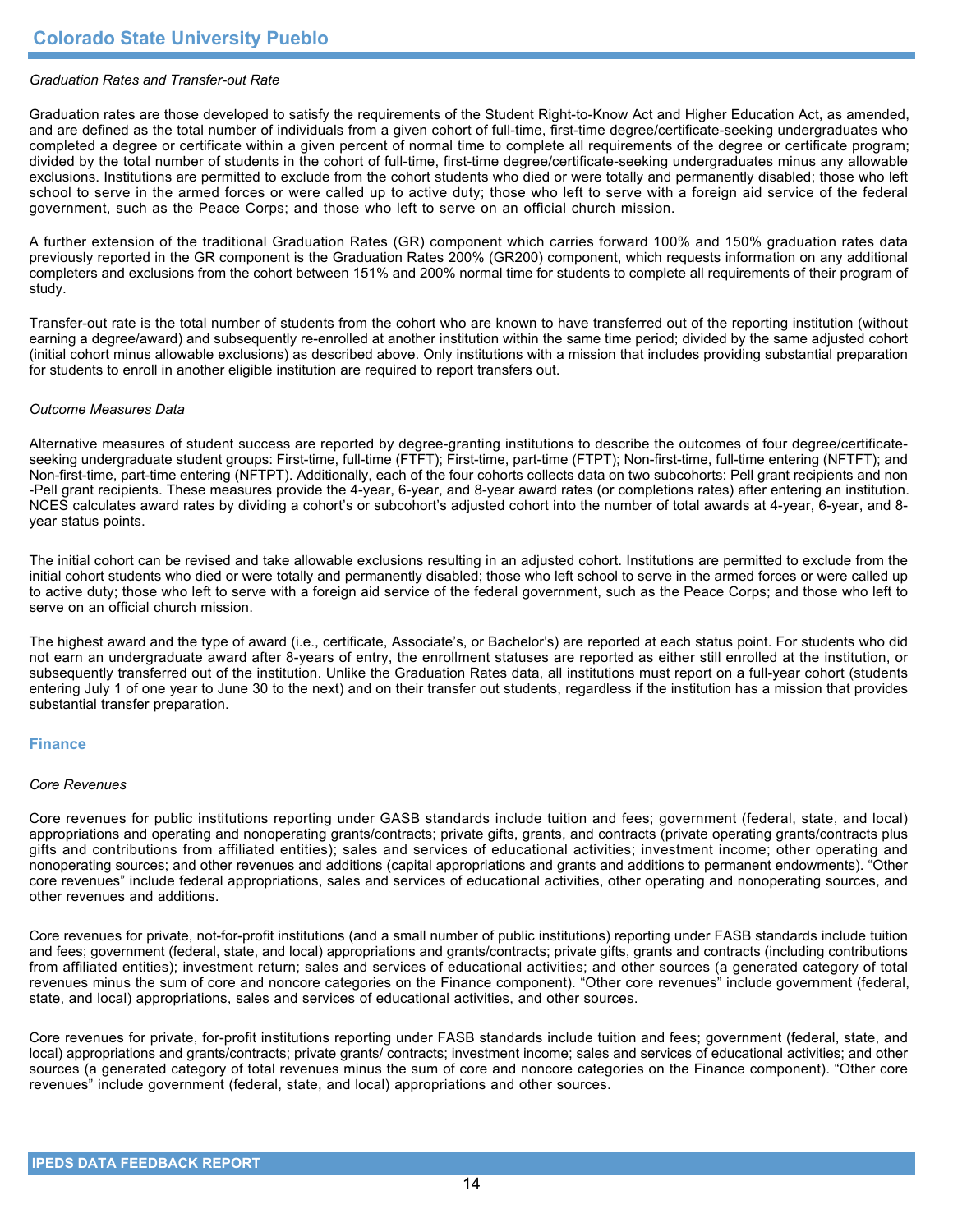At degree-granting institutions, core revenues exclude revenues from auxiliary enterprises (e.g., bookstores and dormitories), hospitals, and independent operations. Non-degree-granting institutions do no report revenue from auxiliary enterprises in a separate category, and thus may include these amounts in the core revenues from other sources.

## *Core Expenses*

Core expenses include expenses for instruction, research, public service, academic support, student services, institutional support, scholarships and fellowships (GASB) or net grant aid to students (FASB) and other expenses. Core expenses exclude expenses for auxiliary enterprises, hospitals, and independent operations. "Other core expenses" is the sum of grant aid/scholarships and fellowships and other expenses.

### *Endowment Assets*

Endowment assets, for public institutions under GASB standards, and private, not-for-profit institutions under FASB standards, include gross investments of endowment funds, term endowment funds, and funds functioning as endowment for the institution and any of its foundations and other affiliated organizations. Private, for-profit institutions under FASB do not hold or report endowment assets.

### *Salaries and Wages*

Salaries and wages for public institutions under GASB standards and private (not-for-profit and for-profit) institutions under FASB standards, include amounts paid as compensation for services to all employees regardless of the duration of service, and amounts made to or on behalf of an individual over and above that received in the form of a salary or wage.

## **Staff**

## *FTE Staff*

The full-time-equivalent (FTE) by occupational category is calculated by summing the total number of full-time staff and adding one-third of the total number of part-time staff. Occupational categories include instructional staff, research staff, public service staff, instructional support staff, management staff, and other occupations. Instructional staff are primarily engaged in teaching and do a combination of teaching, research, and/or public service. Research staff are staff whose primary function is research while public service staff are staff whose primary function is public service. Instructional support occupations include archivists, curators, and museum technicians; librarians and media collections specialists; librarian technicians; student and academic affairs and other education services occupations. Other staff include staff in service occupations; sales and related occupations; office and administrative support occupations; natural resources, construction, and maintenance occupations; production, transportation and material moving occupations; and military specific occupations. Graduate assistants are not included.

#### *Equated Instructional Non-Medical Staff Salaries*

Institutions reported the number of full-time nonmedical instructional staff and their salary outlays by academic rank, gender, and the number of months worked (9-, 10-, 11-, and 12-months). Salary outlays for staff who worked 10-, 11-, and 12-months were equated to 9-months of work by multiplying the outlays reported for 10-months by 0.90, the outlays reported for 11 months by 0.818, and the outlays reported for 12 months by 0.75. The equated 10-, 11-, and 12-outlays were then added to the outlays for instructional staff that worked 9-months to generate a total 9-month equated salary outlay. The total 9-month equated outlay was then divided by total number of instructional non-medical staff to determine an equated 9-month average salary. This calculation was done for each academic rank. Salary outlays were not reported for staff that work less than 9-months and were excluded.

#### *Student-to-Faculty Ratio*

Institutions can provide their institution's student-to-faculty ratio (i.e., student-to-instructional staff) for undergraduate programs or follow the NCES guidance in calculating their student-to-faculty ratio, which is as follows: the number of FTE students (using Fall Enrollment survey data) divided by total FTE instructional staff (using the total Primarily instruction + Instruction/research/public service staff reported in Human Resources component and adding any not primarily instructional staff that are teaching a credit course). For this calculation, FTE for students is equal to the number of the full-time students plus one-third the number of part-time students; FTE for instructional staff is similarly calculated. Students in "stand-alone" graduate or professional programs (such as, medicine, law, veterinary, dentistry, social work, or public health) and instructional staff teaching in these programs are excluded from the FTE calculations.